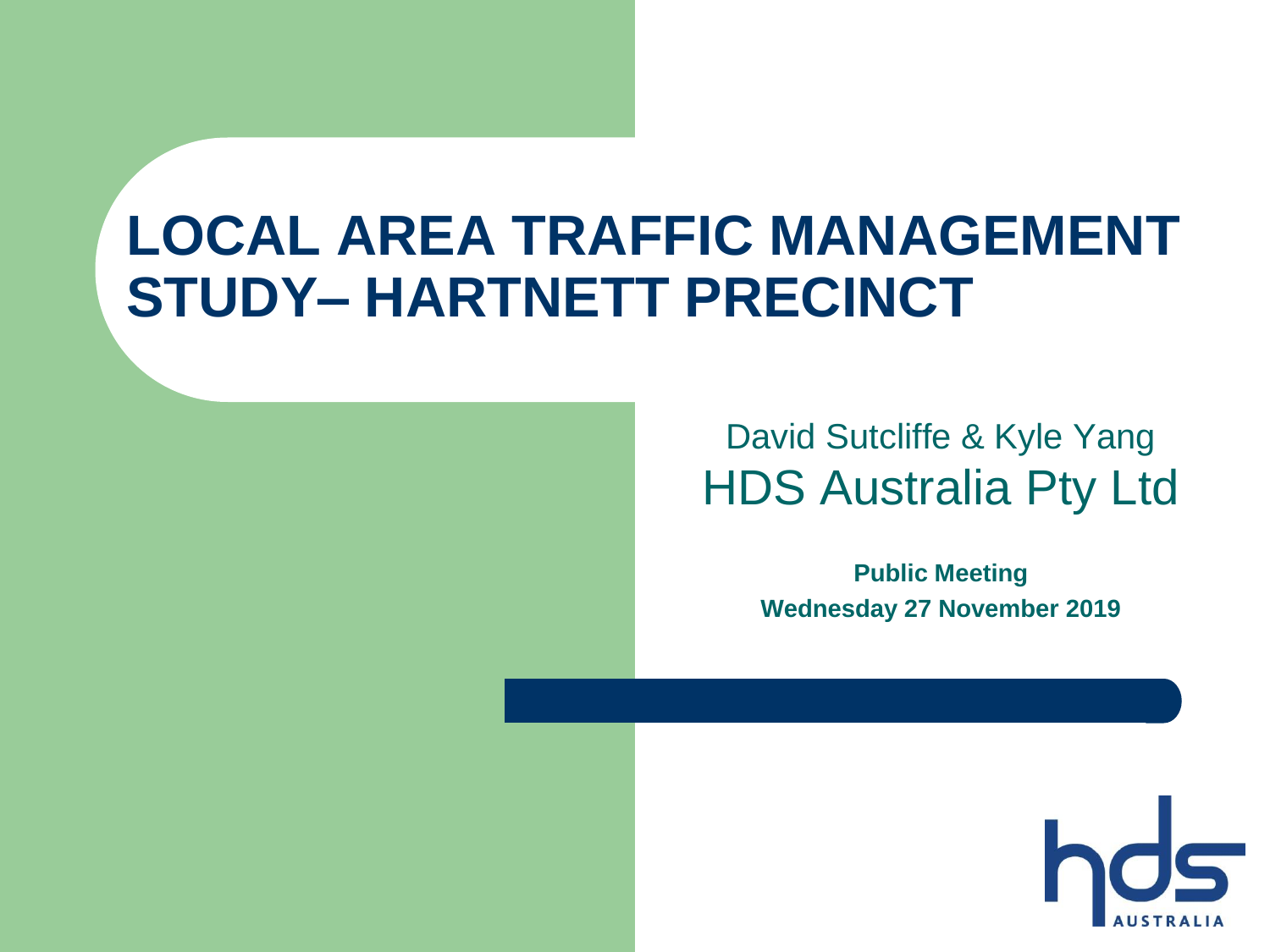

## **Aim of Today's Meeting**

- Meet with Council staff and consultants and have an opportunity to personally voice your concerns on an issue on your street and provide suggestions for improvement.
- Form a Resident Traffic Committee (RTC) Will work with us closely during the study.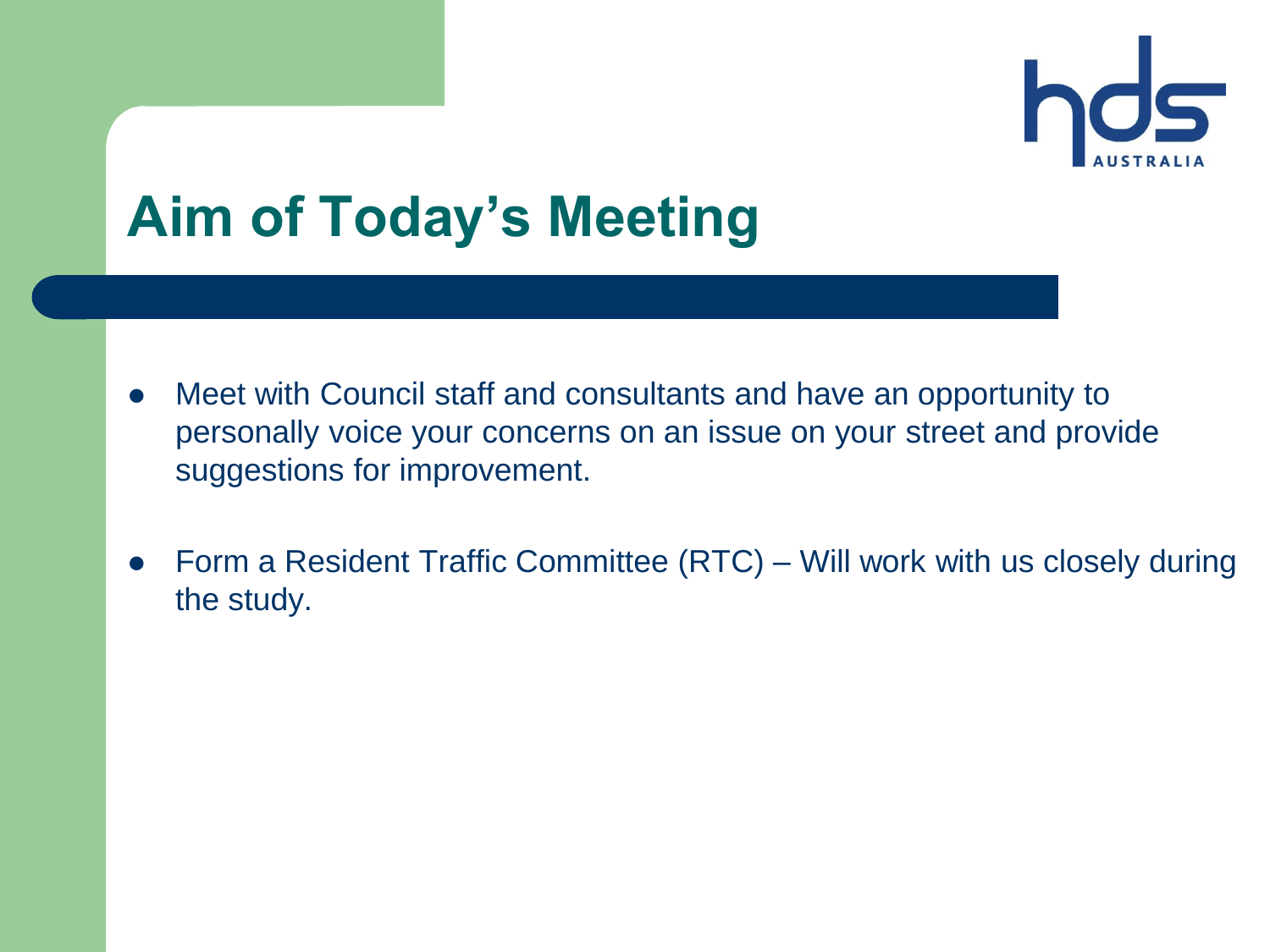

## **What is LATM and Objectives**

Local Area Traffic Management is taking an area or precinct view of traffic related issues that concern residents.

Objectives of the LATM are to:

- Identify traffic related issues that concern local community
- Work with stakeholders to reduce concerns

The LATM may result in physical works, education, working with local business, and referring issues for consideration to the Department of Transport (VicRoads), Victoria Police or other state agencies.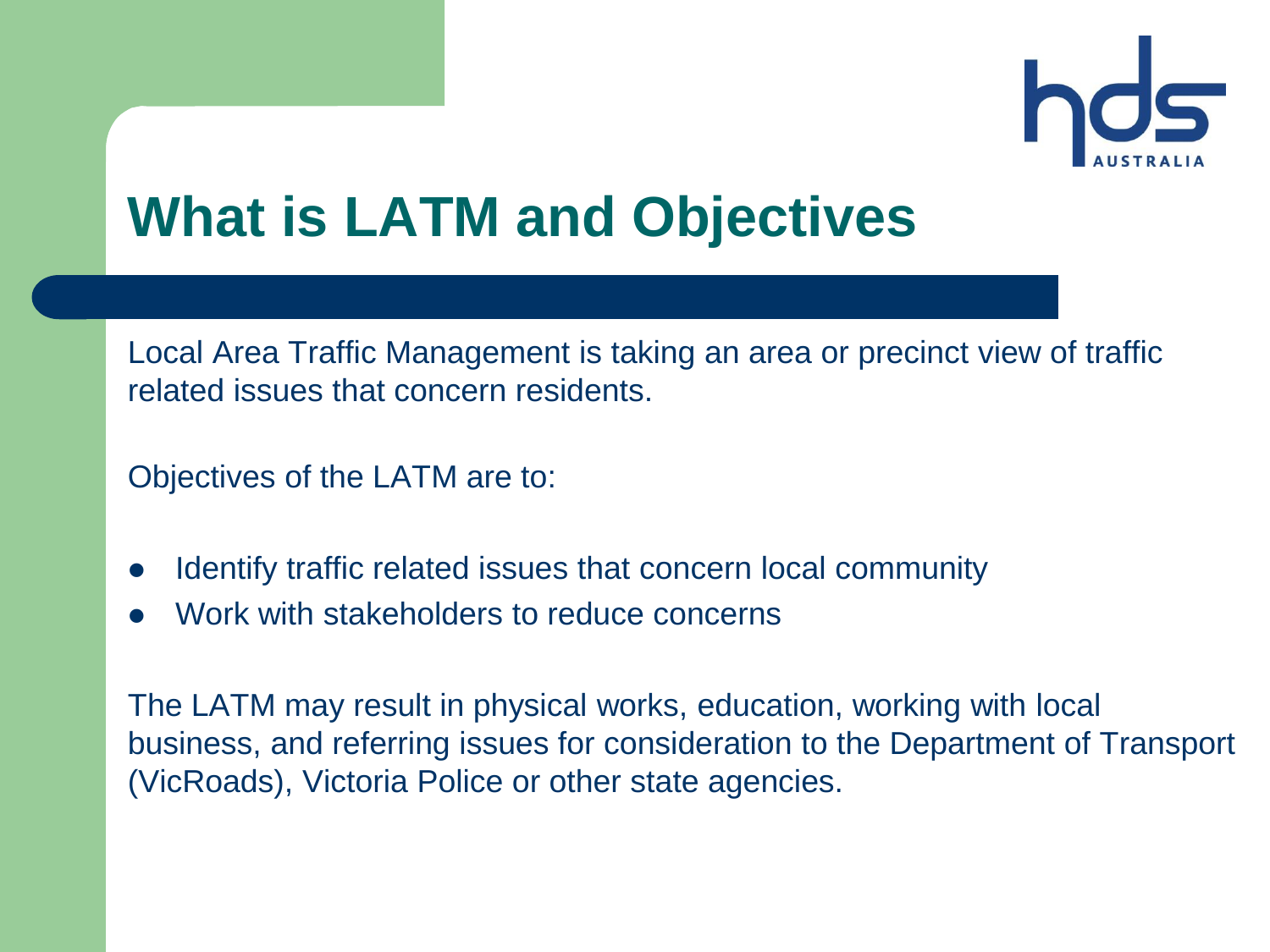

### **What are the typical issues?**

Issues often raised are:

- Behaviour of motorists
- Pedestrian and community road safety
- Parking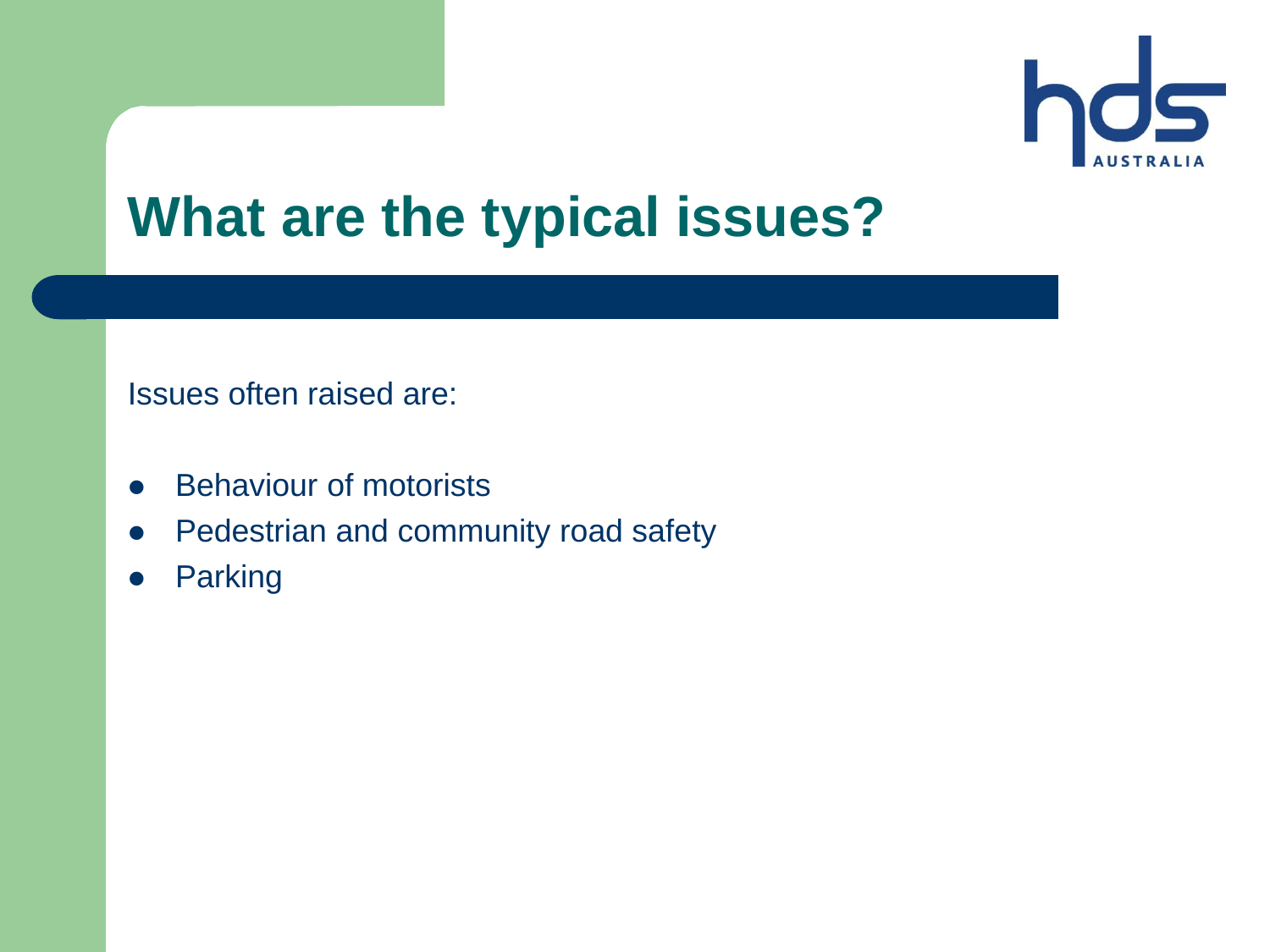

# **Defining LATM**

- LATM is concerned with the planning & management of the usage of road space within a local traffic area;
- Often to modify streets and street networks which were originally designed in ways that are now no longer considered appropriate to the needs of residents and users of the local area;
- Can be seen as a tool for traffic calming at local level;
- Involves use of physical devices, street-scaping treatments and other measurements to influence vehicle operation, in order to create safer and more pleasant streets in local area.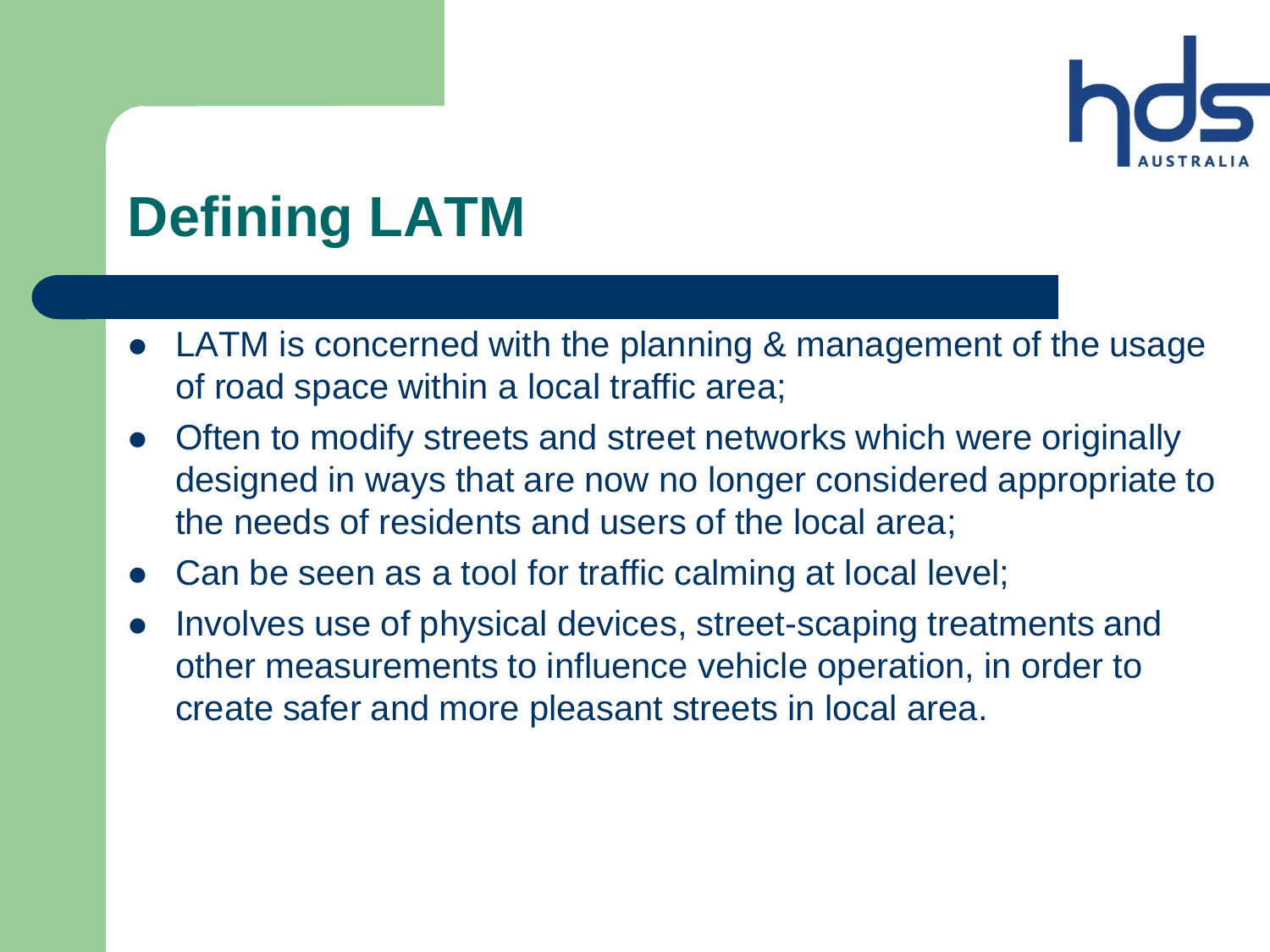

#### **3 Es – Engineering, Education, Enforcement**

 Limitations of engineering solution – more appropriate to address some concerns through education and enforcement.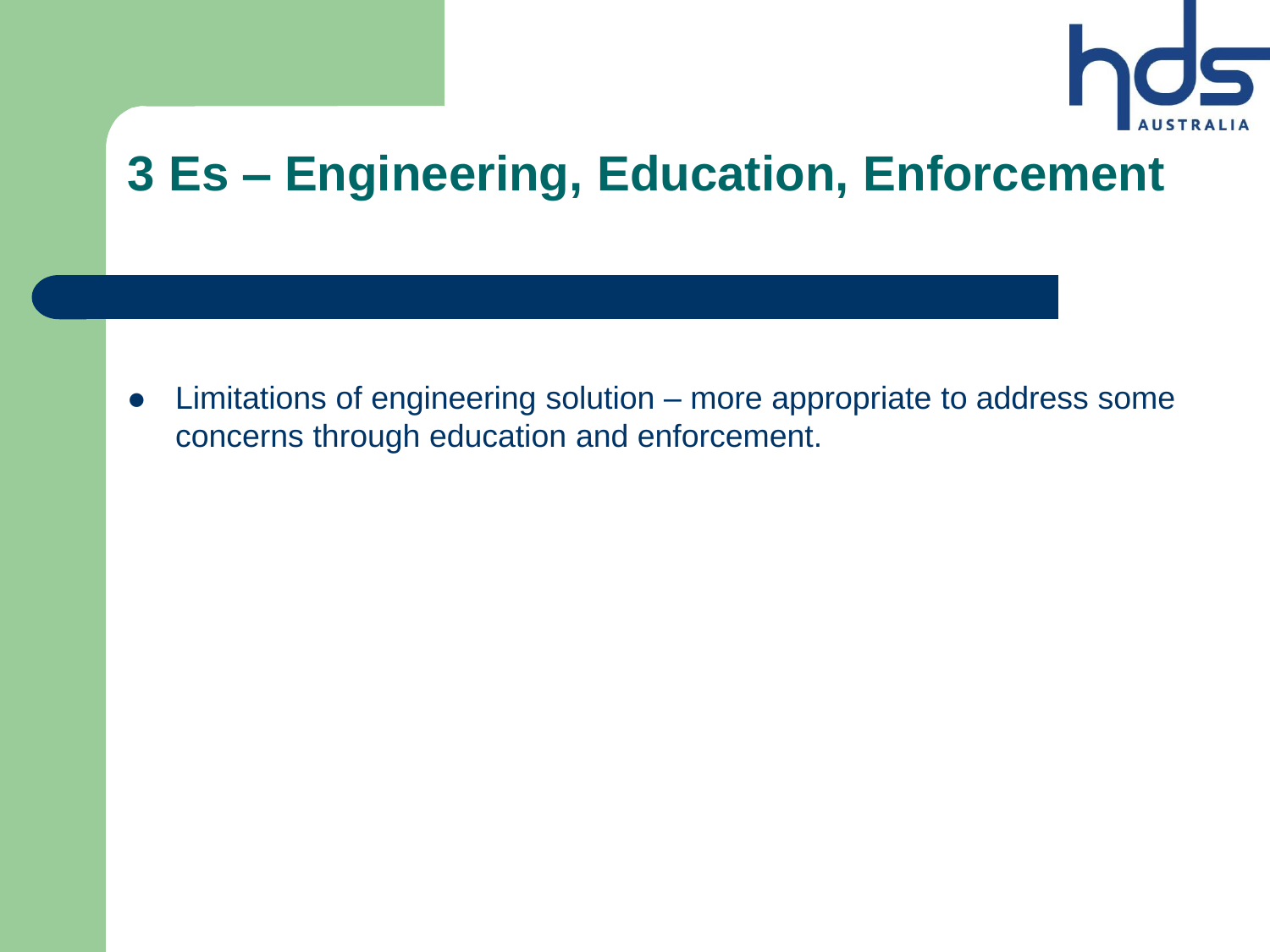

### **Hartnett Precinct**

Bounded by Seaford Road to the north, Frankston-Dandenong Road to the east, Klauer Street to the south and Frankston Freeway to the west

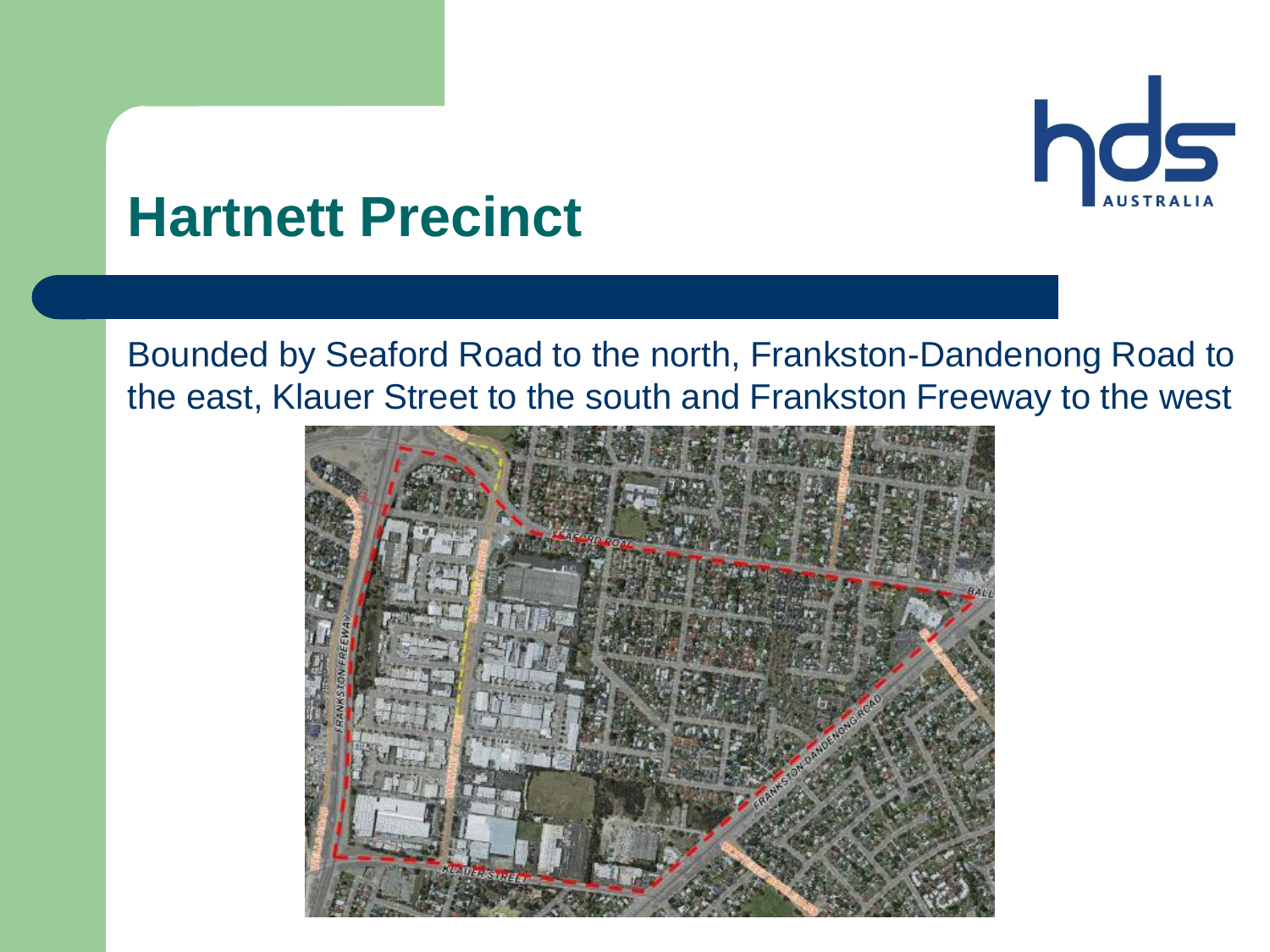

## **Overview of Planning Process**

- Desktop Investigation Based on Available Council Documents
- Questionnaire Survey Started (on 15 October 2019)
- Undertook Site Inspections
- Completion of Survey (on 26 November 2019)
- Public Consultation Sessions & Reviews (27 November 2019)
- Develop Safety Improvement Options
- Resident Traffic Committee Meeting (in Mid-December)
- Draft Safety Improvement Plan for Council Review (in January 2020)
- Seek Community Feedback on Draft Safety Improvement Plan (in February 2020)
- Final Report for Council Review (in April 2020)
- Council Adoption (in May 2020)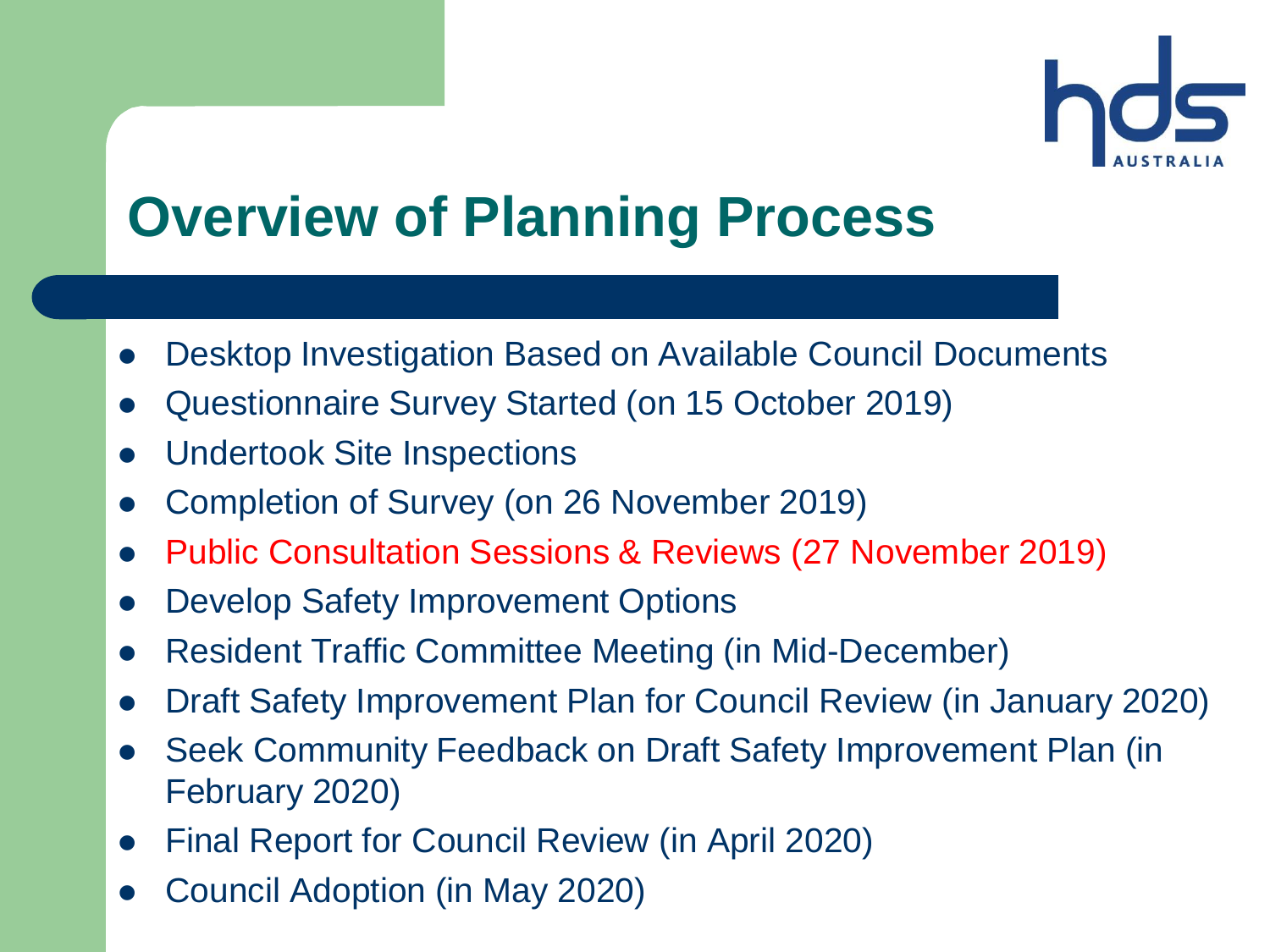

### **LATM Devices Vertical Deflection Devices**

#### **Speed Humps / Cushions**







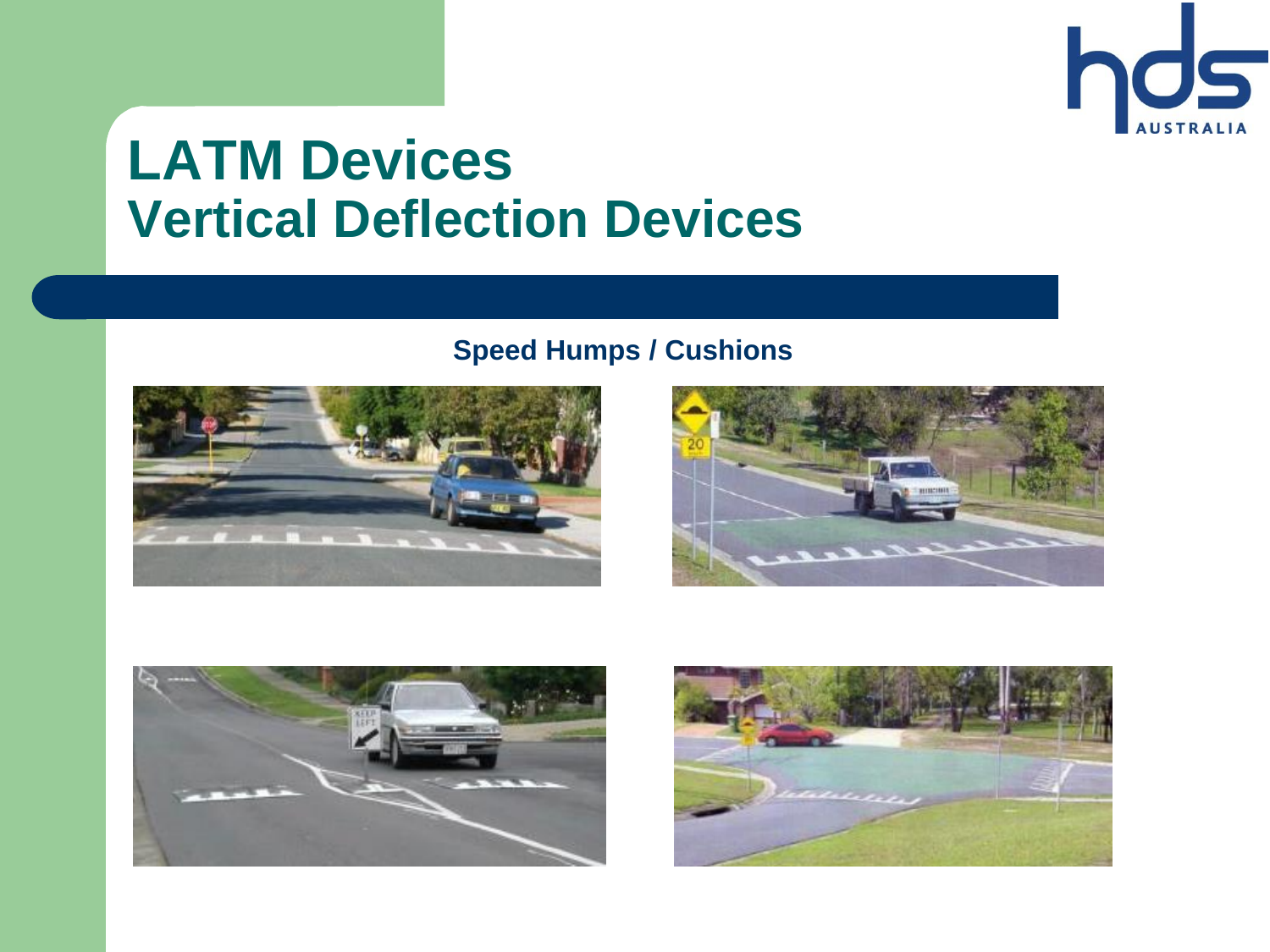

### **LATM Devices Horizontal Deflection Devices**

#### **Lane Narrowing / Kerb Outstand**





**Slow Point**



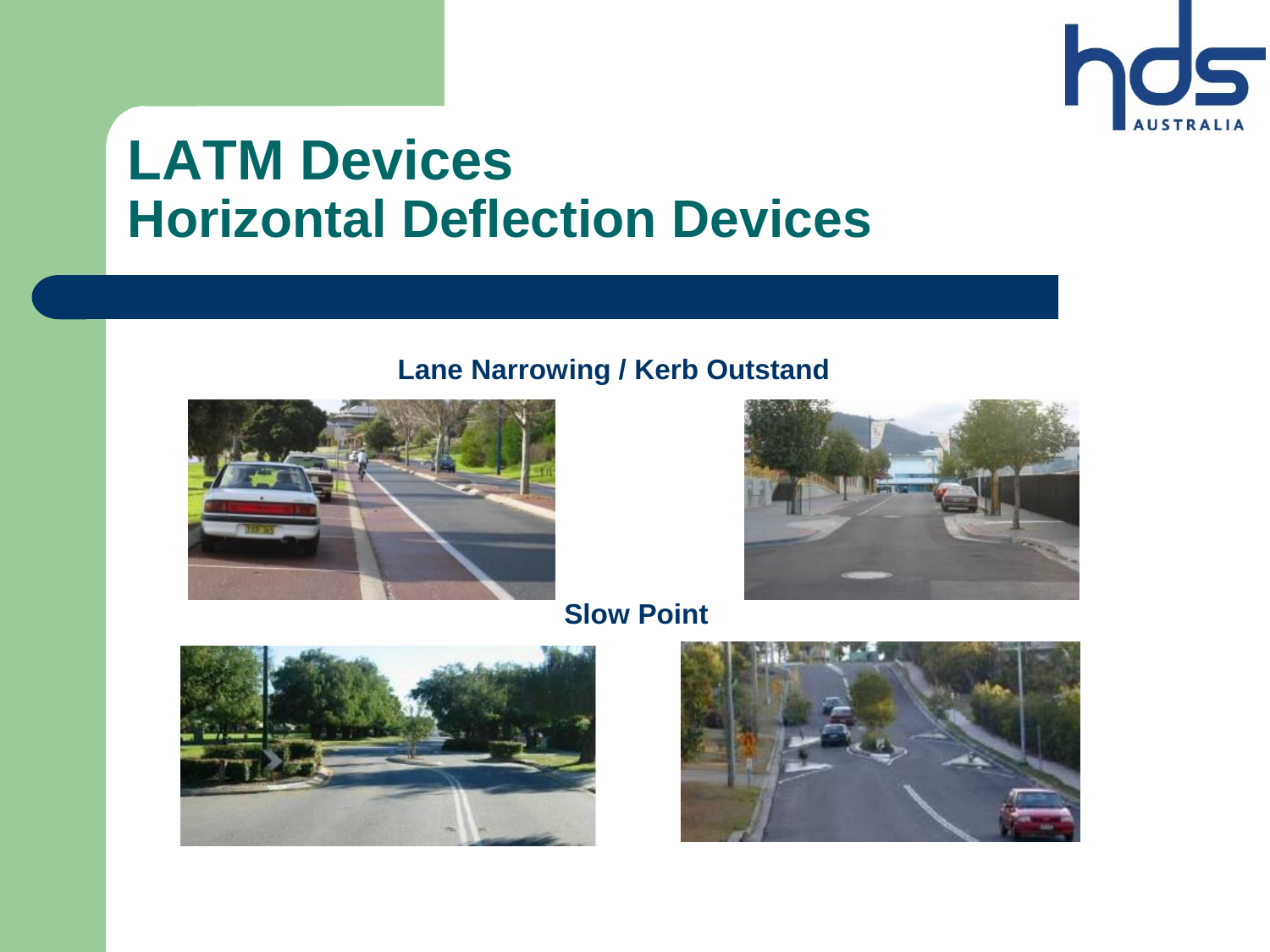

### **LATM Devices Horizontal Deflection Devices(cont.)**

**Mid-Block Median Treatment**





**Roundabout**

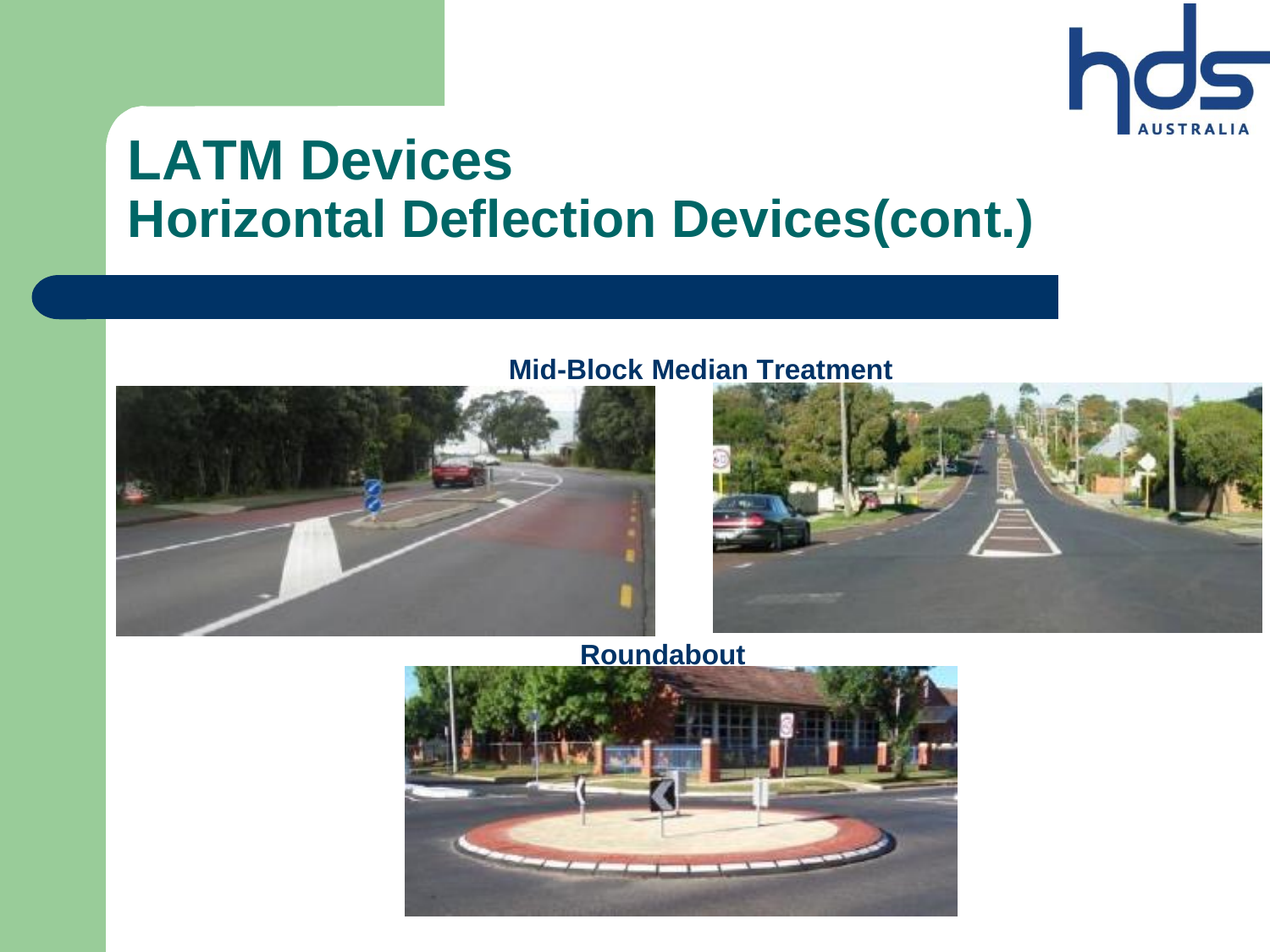### **LATM Devices Diversion Devices**



#### **Road Closure**



#### **Modified-T Intersection**

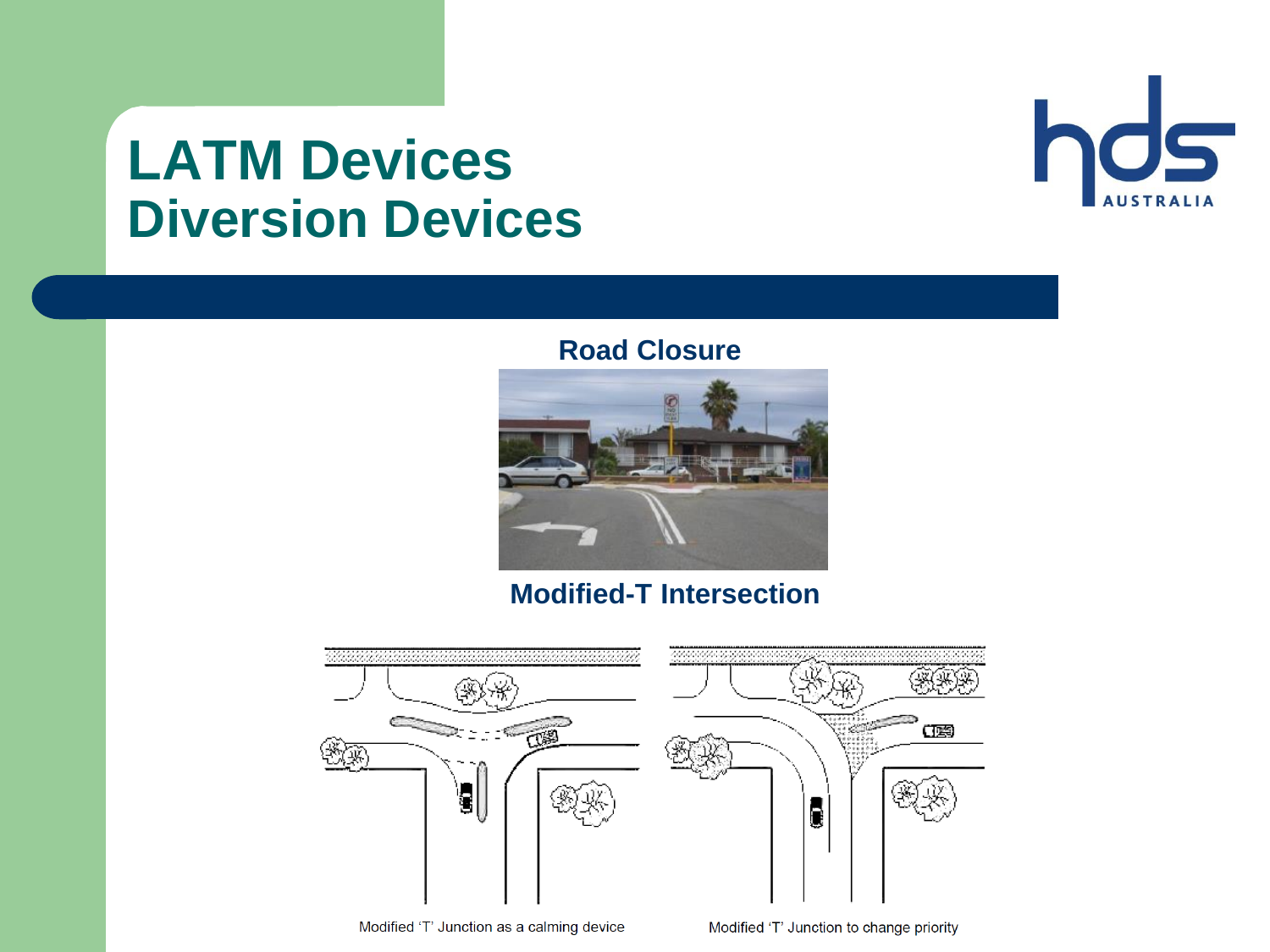

### **LATM Devices Signs, Linemarking and Other Treatments**











#### **Prohibited Traffic Movement Signs**



No left turn



No trucks





No entry

No U-turn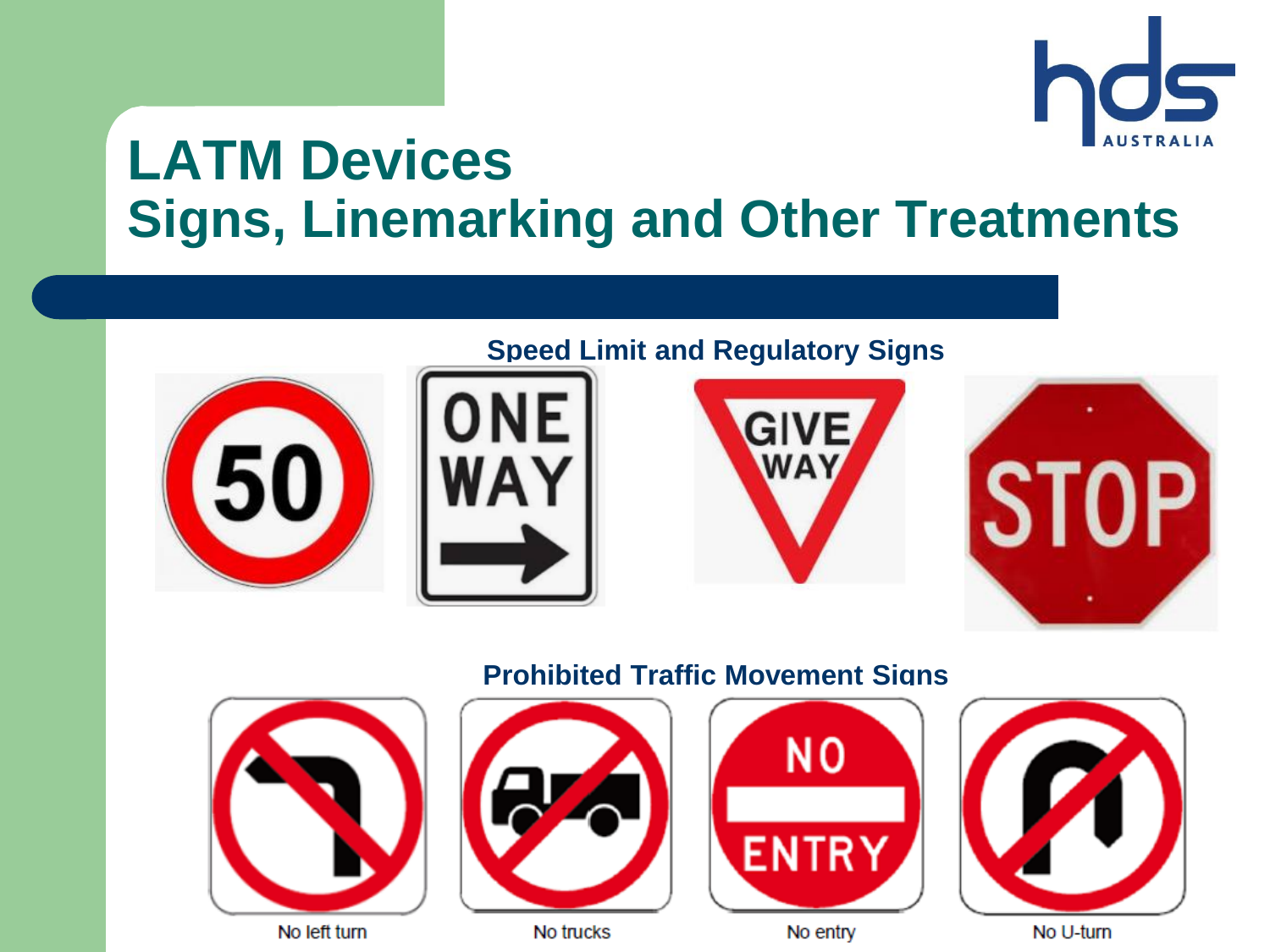

#### **LATM Devices Signs, Linemarking and Other Treatments (cont.)**



#### **Other Treatments**

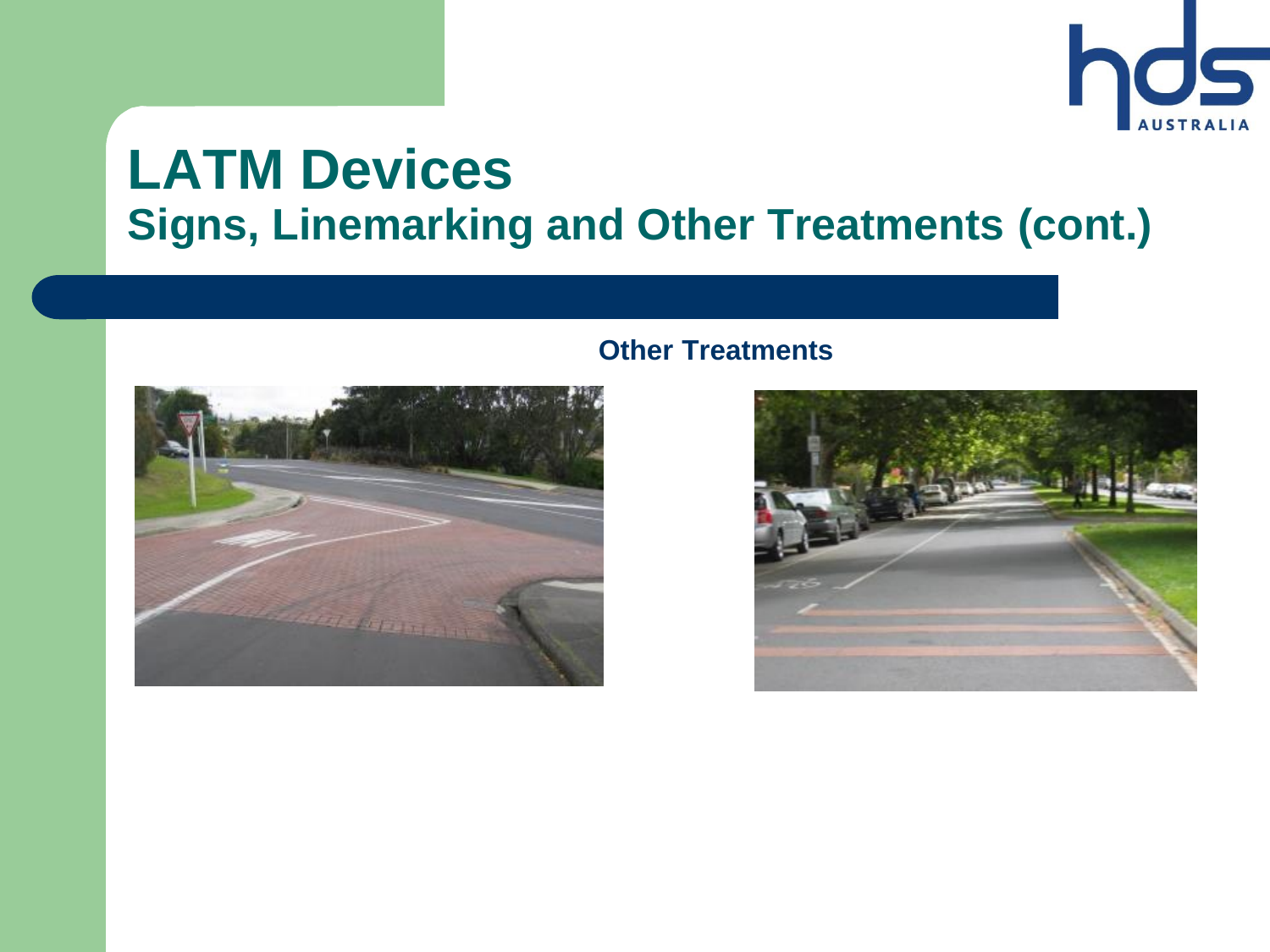

## **Typical LATM in Hartnett Precinct**

#### **Hartnett Drive**

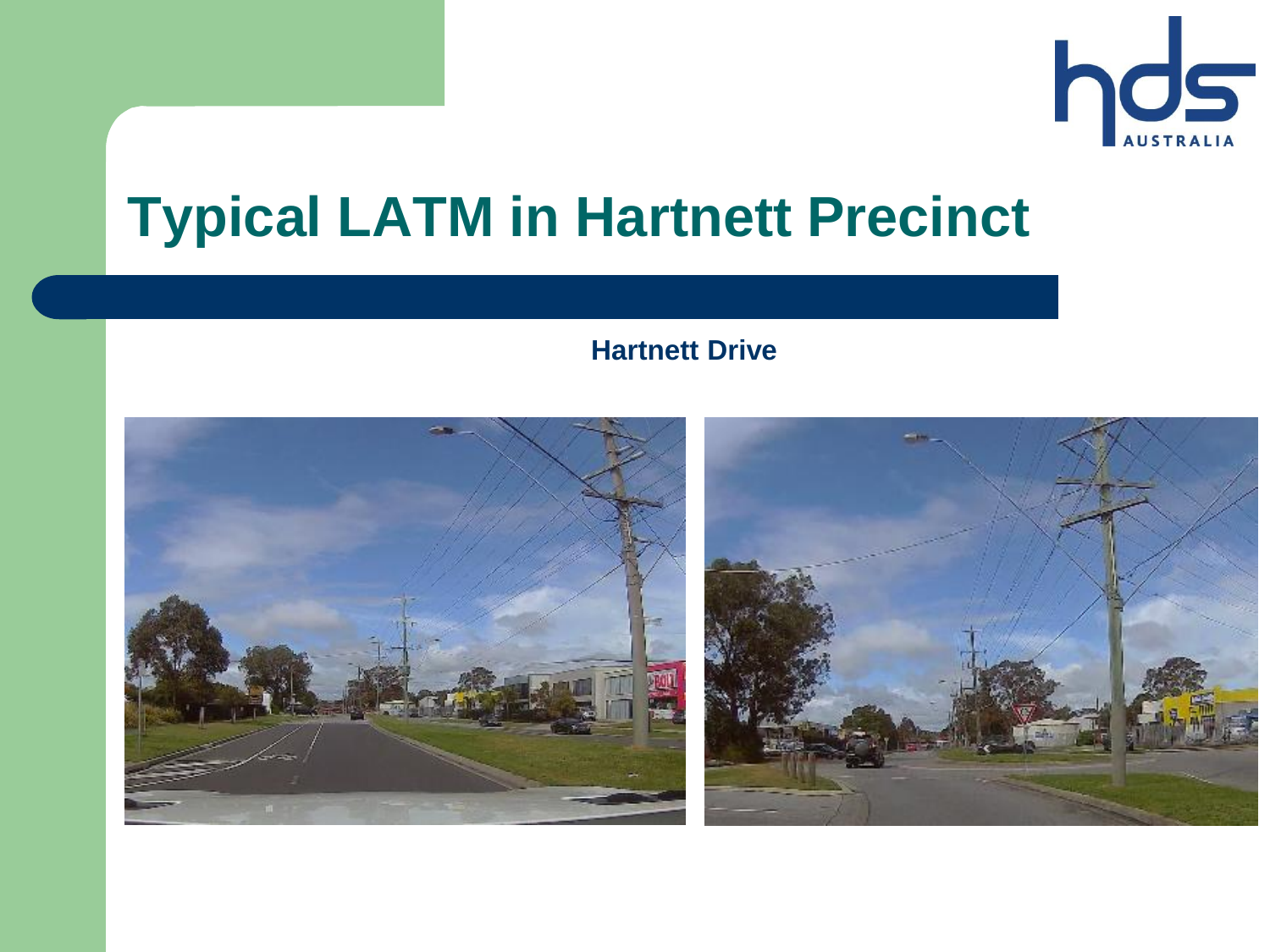

## **Typical LATM in Hartnett Precinct (cont.)**

#### **Seaford Road**

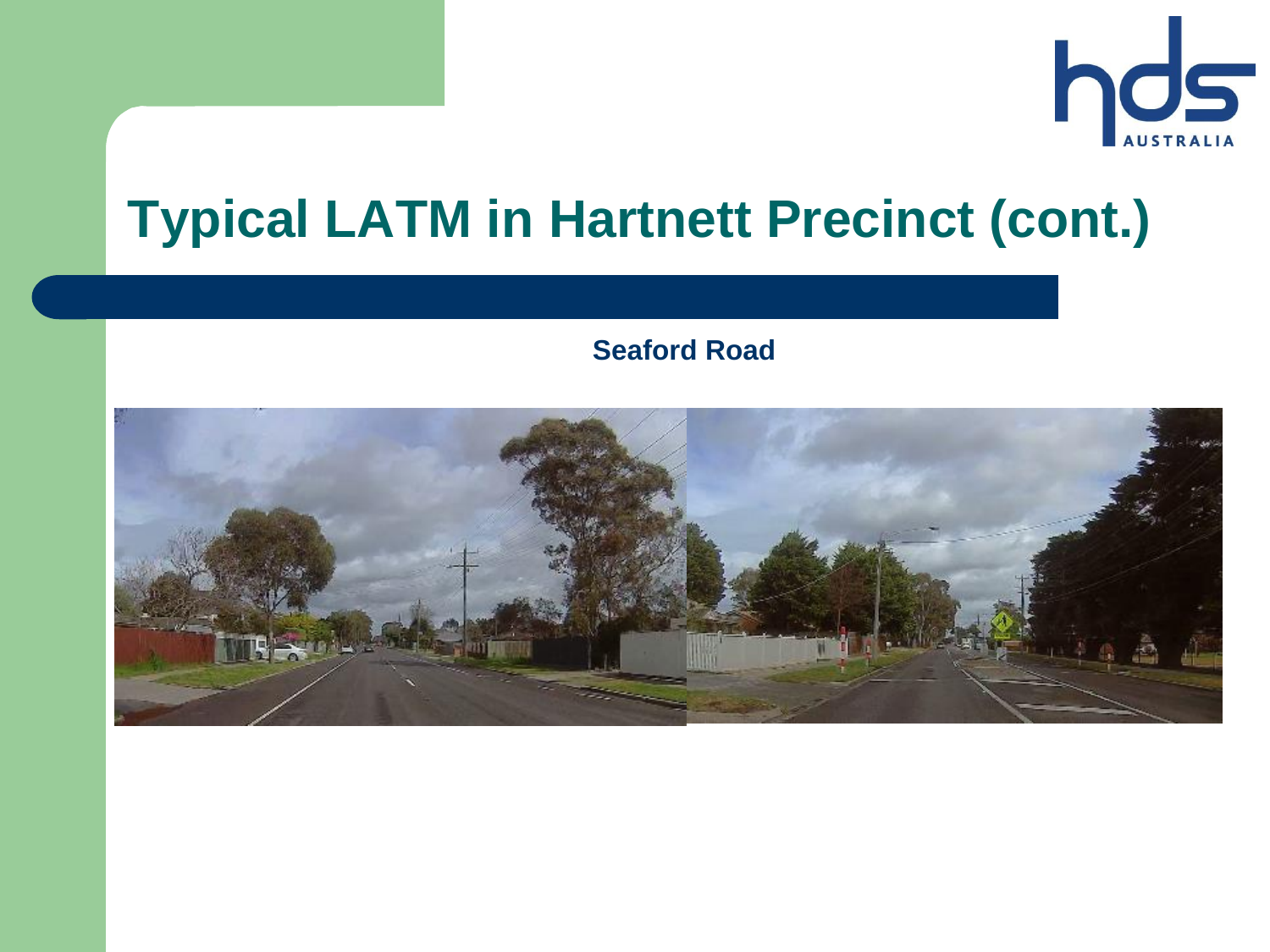

## **Typical LATM in Hartnett Precinct (cont.)**

#### **Residential streets**





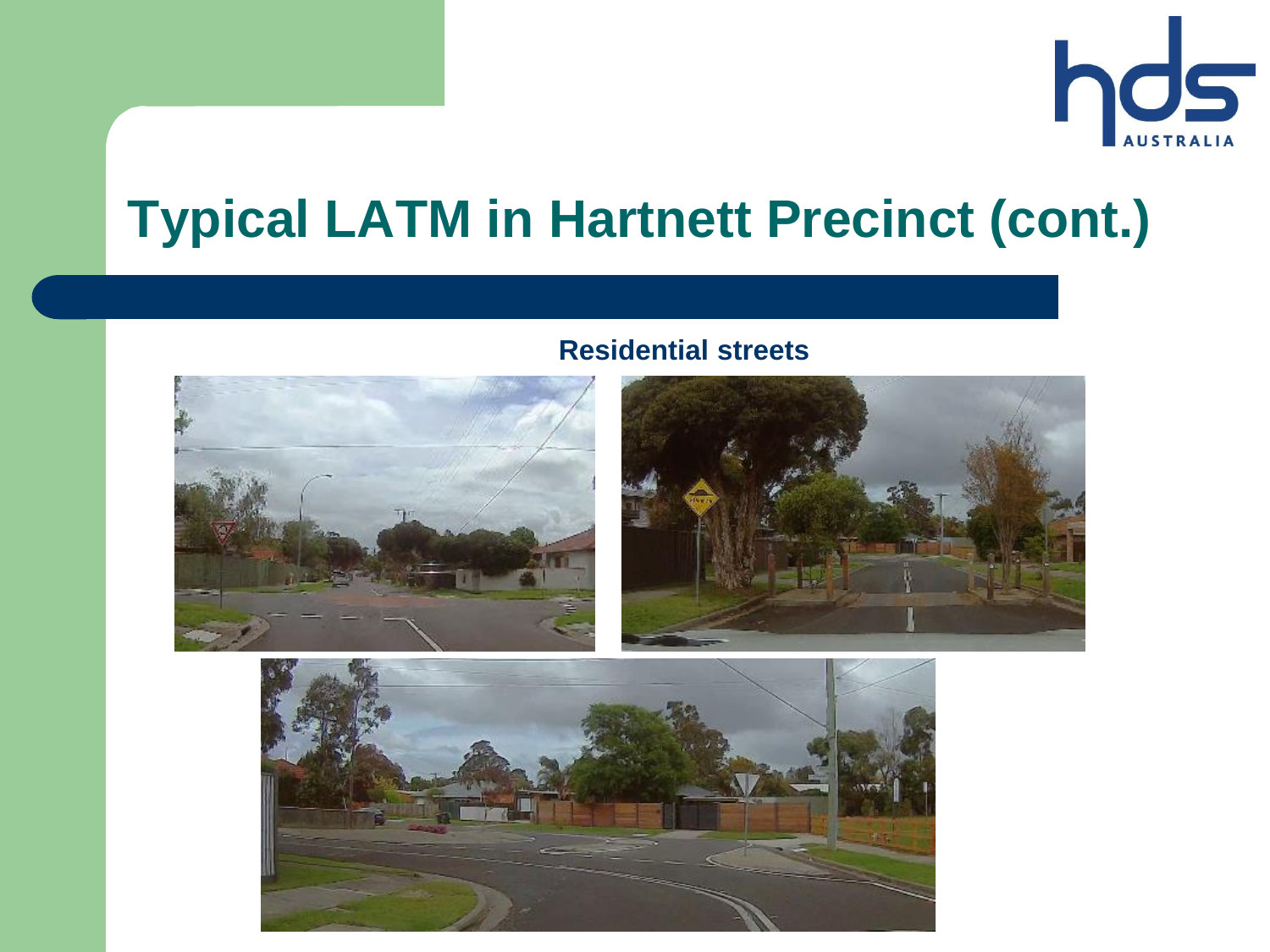

# **Survey results**

- **Survey closed.**
- 70 responses.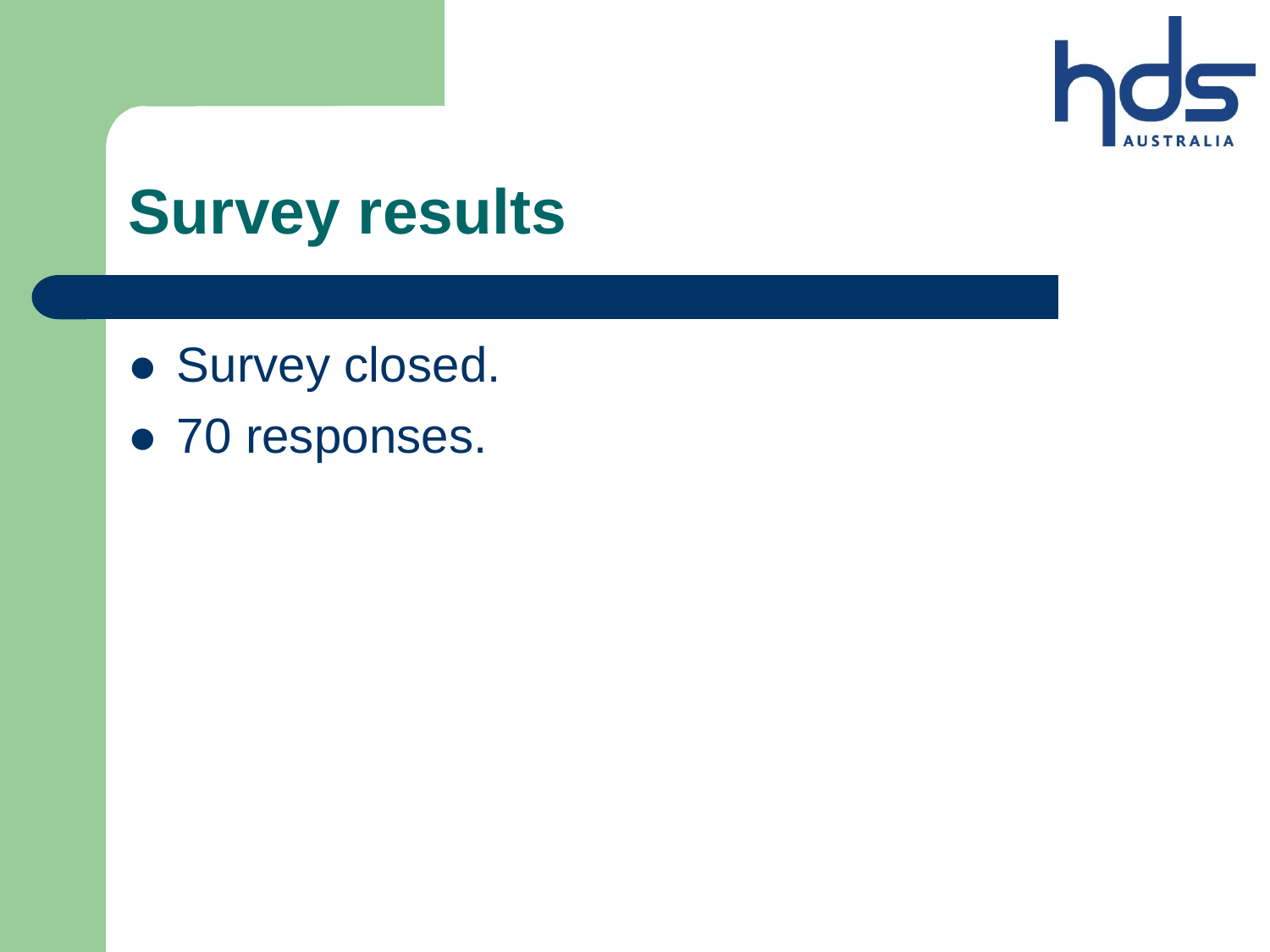

#### Traffic speed:

- 55% of the respondents stated that speeding is not an issue in the area;
- 25% of respondents stated that speeding is a major traffic issue on their streets; and 40% of them stated that speed issues occurred all times during a day.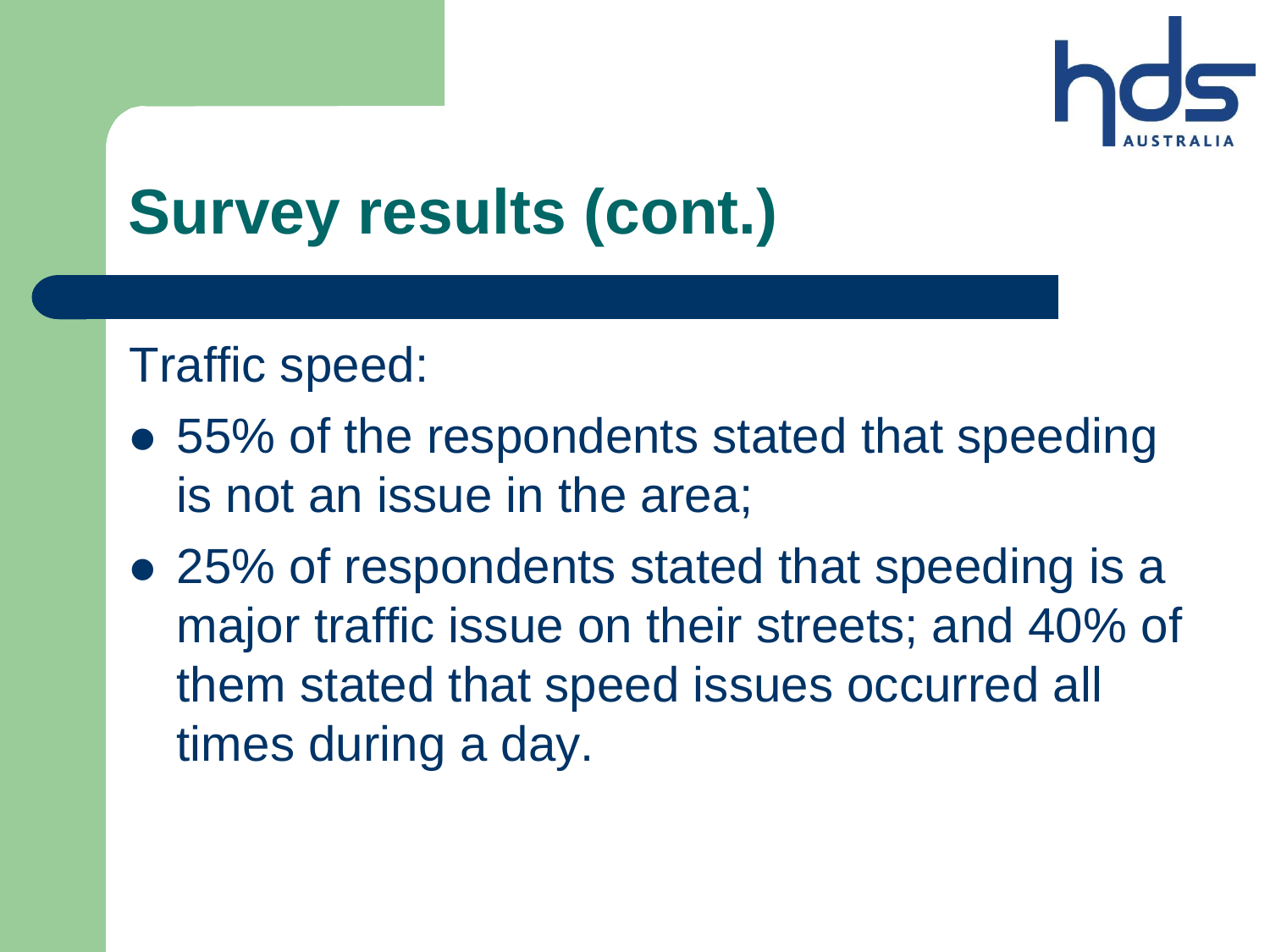

#### Traffic volume:

- 50% of respondents stated that traffic volume is not an issue;
- 25% of respondents stated that traffic volume is a major issue on their streets; and 50% of them stated that high volumes of traffic on their streets occurred during peak time.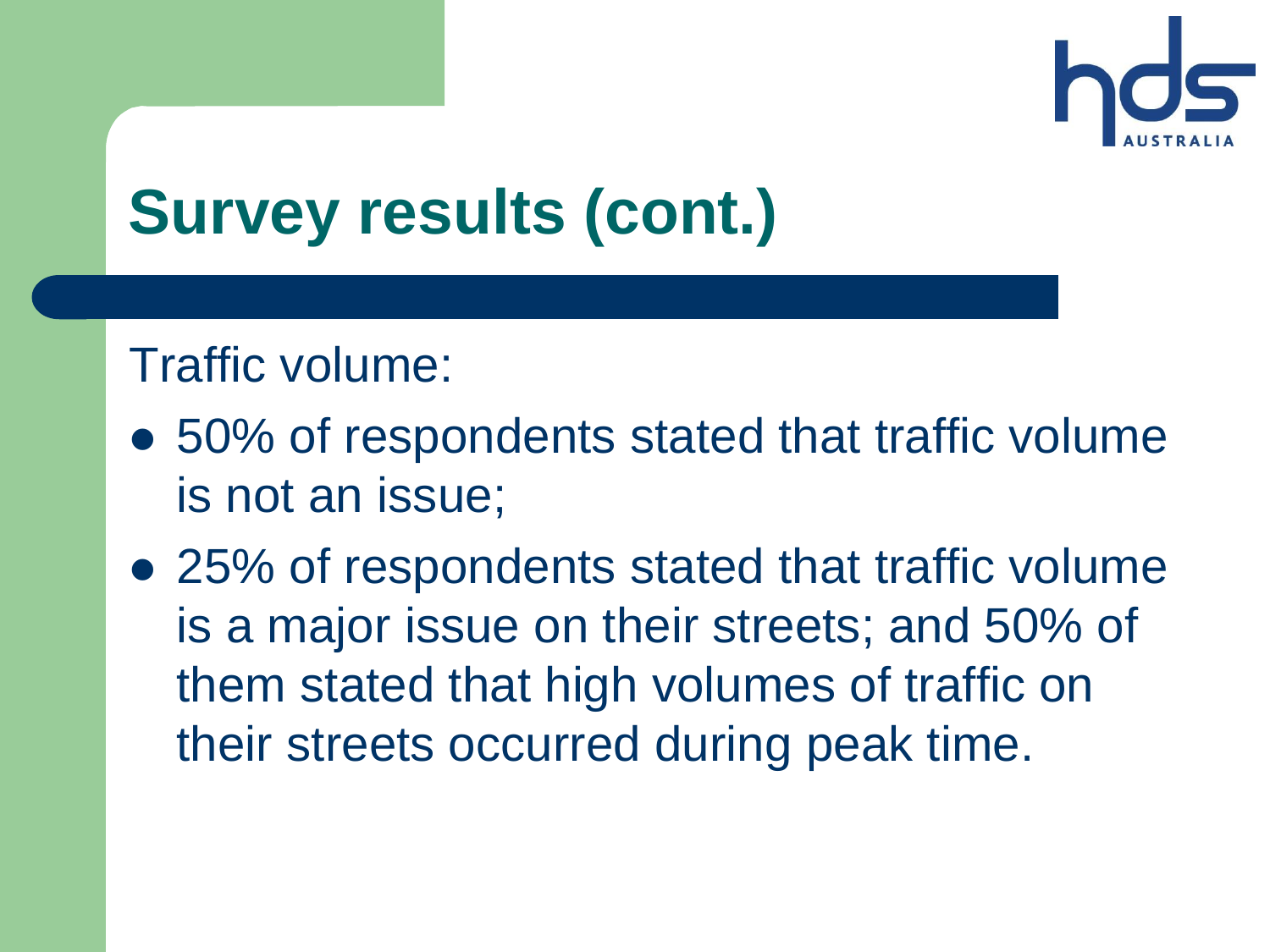

- 55% of respondents stated that there is no issue with heavy vehicles on their streets;
- 80% of respondents stated that there is no issue with pedestrian facilities;
- 85% of respondents stated that there is no issue with bicycle facilities;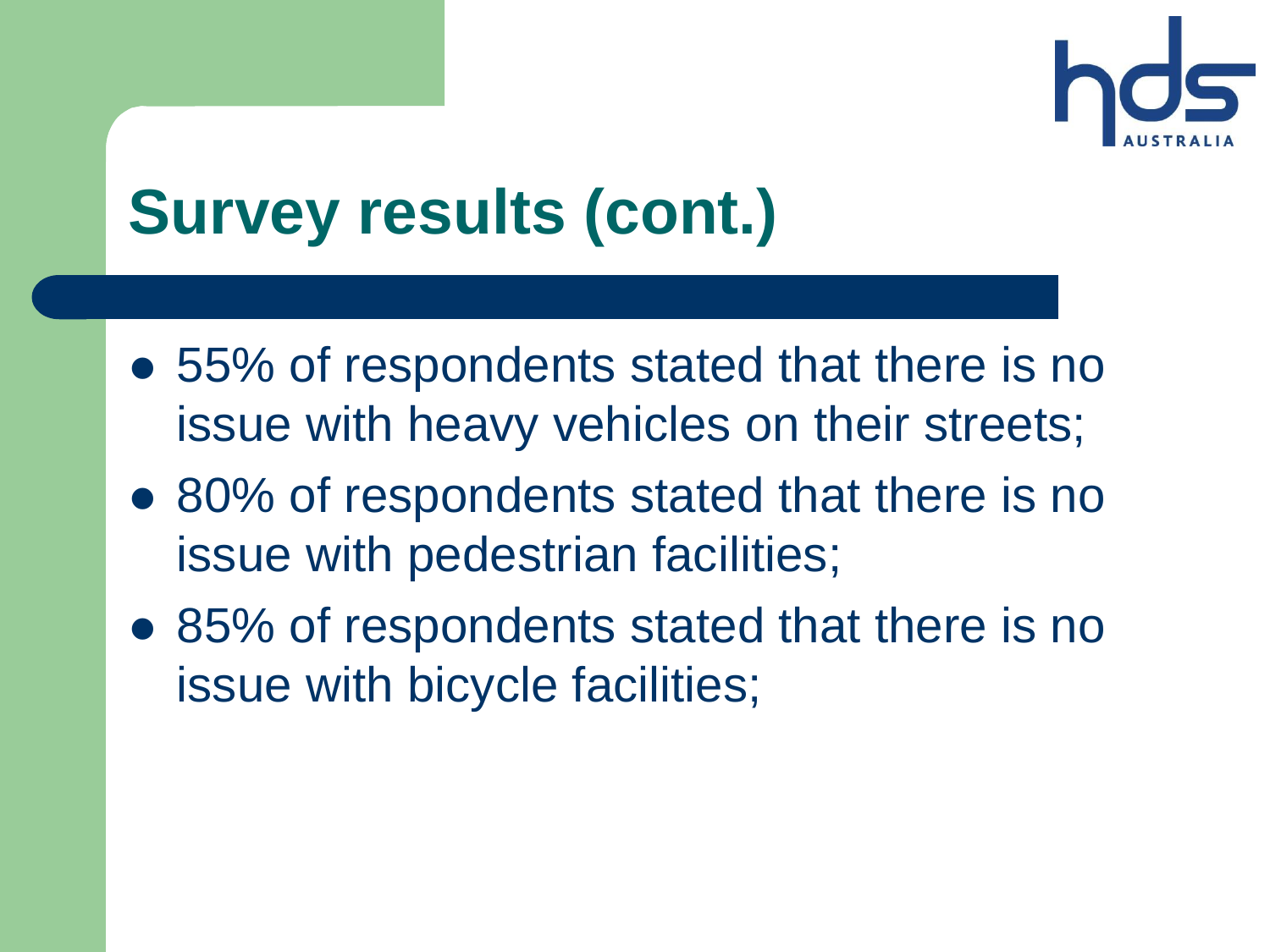

### Irresponsible driving:

- 55% of respondents stated that there is an irresponsible driving issue in the area; and
- 40% of respondents stated that the irresponsible driving occurred during night time.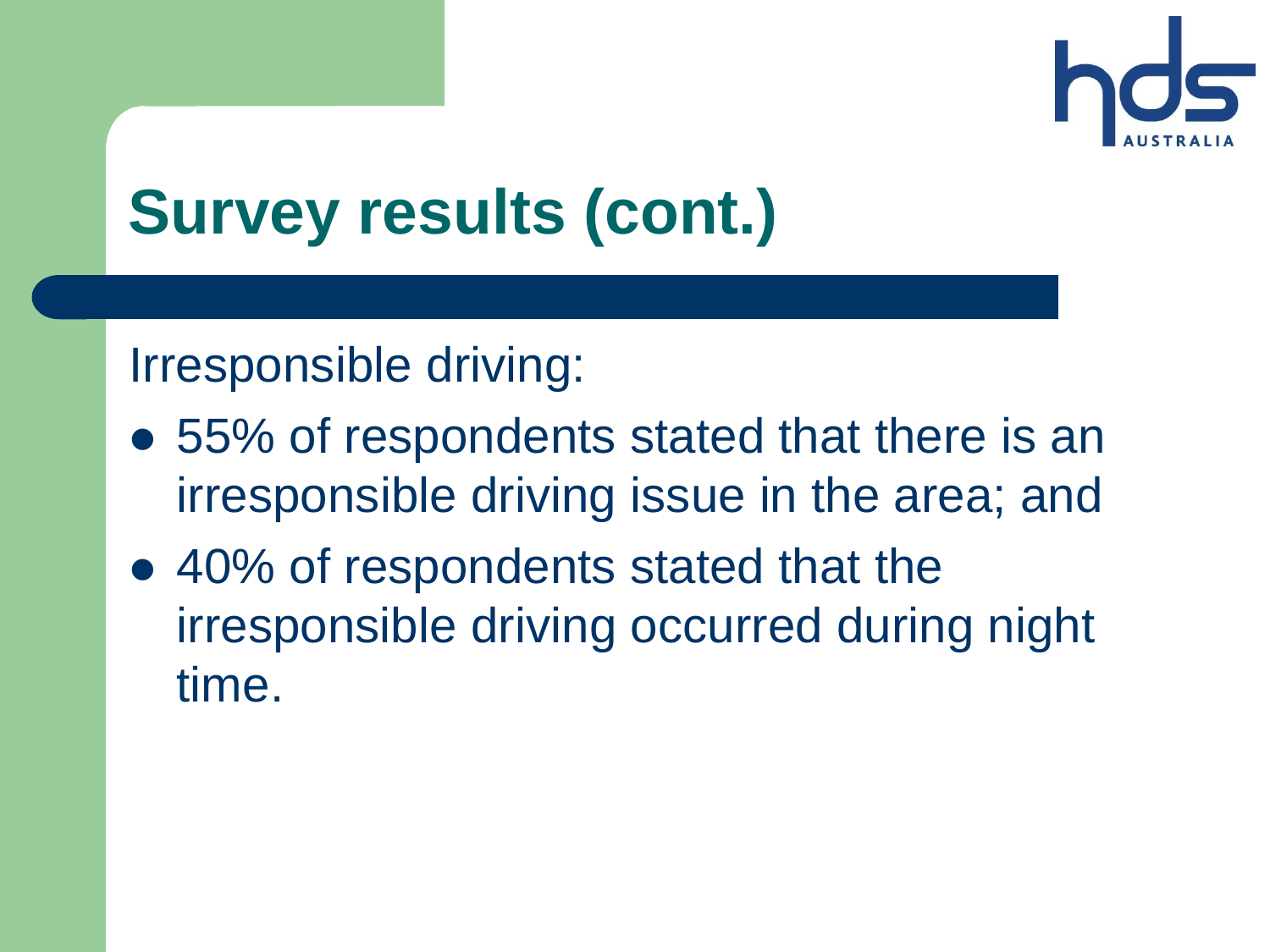

- 75% of respondents stated that parking restrictions are not an issue in the area;
- 60% of respondents have a problem with finding available on-street parking during day time;
- 80% of respondents stated that current parking enforcement in place is appropriate;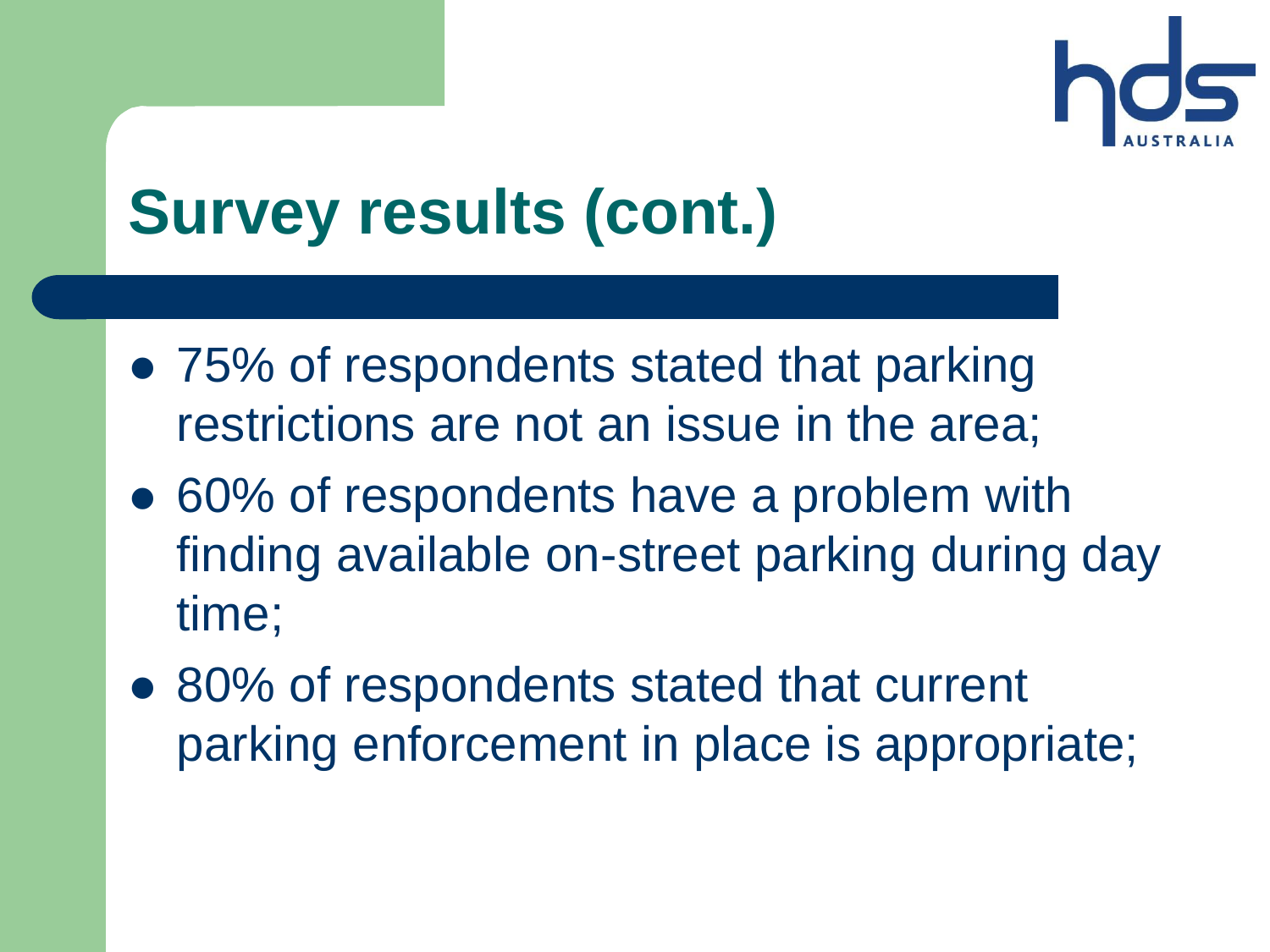

Some repeated issues raised by community:

- Concern with vehicles parked too close to their vehicle crossovers;
- Concern with vehicles parked too close to intersections;
- Difficult to exit in to Seaford Road from side roads during peak hours;
- Concern with the development standards for new infill developments pushing more cars into local streets;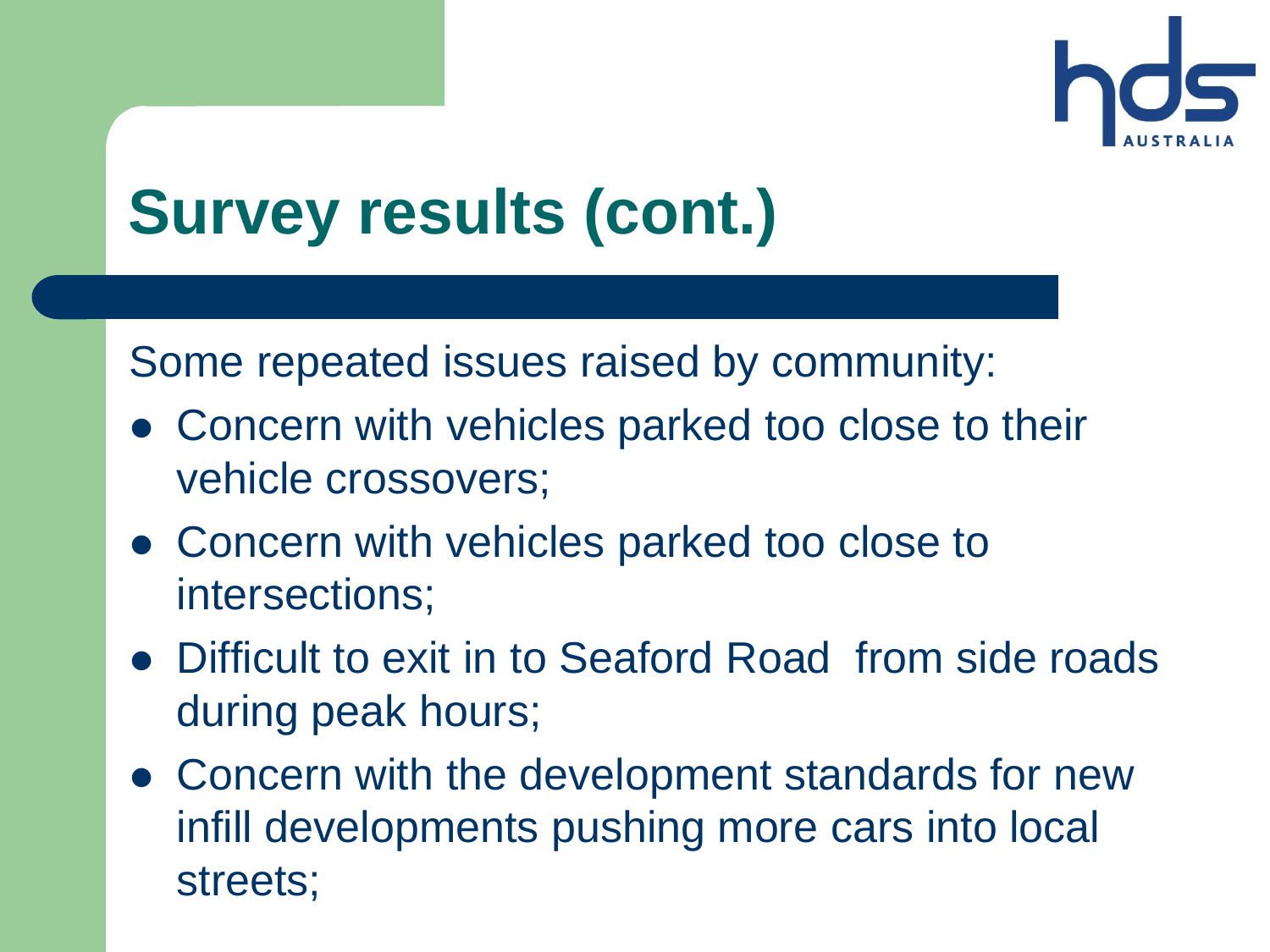

- Safety concern with Seaford Road/Hartnett Drive signalised intersection with right turns movement being unprotected;
- Safety concern with Holroyd Street/Fellowes Street/Stawell Street junction;
- Safety concern on Frankston Freeway exit ramps / Seaford Road with long delays and difficulty to find safe gaps to turn onto Seaford Road;
- Concern with too much traffic using local roads especially relating to the Holroyd Street and Barry Street as shortcut routes;